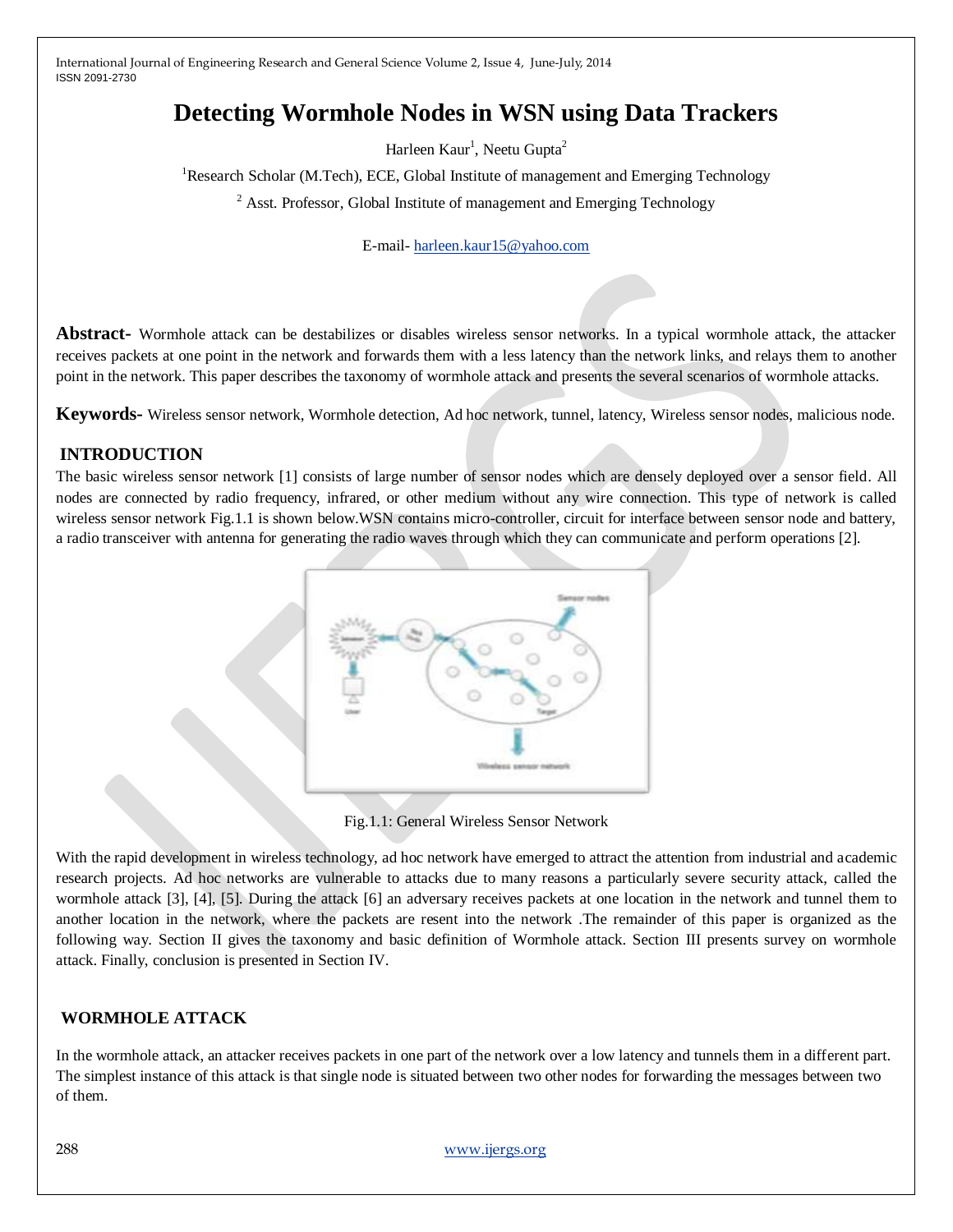

Fig.2.1: Wormhole Attack

Depending on whether the attackers are visible on the route, packets forwarding behavior of wormhole nodes as well as their tendency to hide or show the identities, wormholes are classified into three types: closed, half open, and open as shown in fig.2.2.

### 1. Open Wormhole

In this mode, nodes (Source(S), destination (D), wormhole ends M1 and M2) are visible and A and B are kept to be hidden. The attacker is aware about the presence of malicious nodes which further include themselves in the packet header to follow the route discovery procedure.

#### 2. Half-Open Wormhole

Malicious node M1 near the source (S) is visible, while second end M2 is set hidden. To tunnel the packets from one side to another over the path S-M1-D sent by S for D, attacker does not modify the contents of the packet and rebroadcasts it.

#### 3. Close Wormhole

Identities of all the intermediate nodes (M1, A, B, M2) on path from S to D were kept hidden. In this scenario both source and destination feel themselves just one-hop away from each other. Thus fake neighbors were created.



Fig.1.3: Representation of Open, Half-Open and Closed Wormhole

### A. Taxonomy of Wormhole Attack

Wormhole attacks can be classified based on implementation technique used for launching it and the number of nodes involved in establishing wormhole into the following types:

#### 1. Wormhole using Packet Encapsulation

Nodes exist between two malicious nodes and the data packets are encapsulated between the malicious nodes. Hence, routing protocols that use hop count for path selection are particularly susceptible to encapsulation-based wormhole attacks.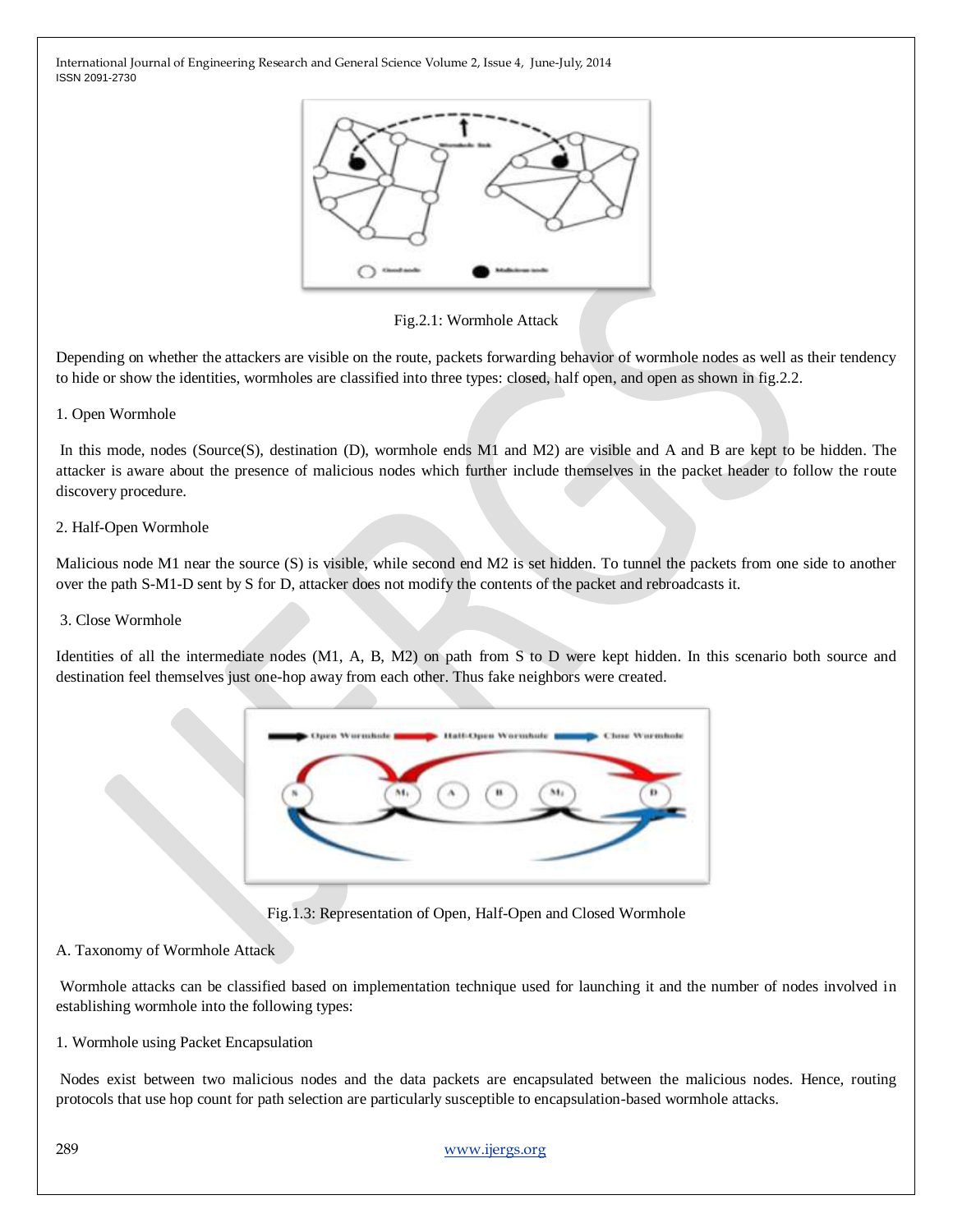2. Wormhole Using High-quality/Out-of-band Channel

In this mode, the wormhole attack is launched by having a high-quality, single-hop, out-of-band link (called tunnel) between the malicious nodes. This tunnel can be achieved, for example, by using a direct wired link or a long-range directional wireless link.

### 3. Wormhole Using High-power Transmission Capability

In this only one malicious node with high-power transmission capability increases its chance to be in the routes established between source and the destination without the interference of another malicious node. When a malicious node receives an RREQ, it broadcasts the request at a high-power level. Any node that hears the high-power broadcast rebroadcasts the RREQ towards the destination. [11].

### 4. Wormhole Using Packet Relay

In this attack, one or more malicious node relays data packets of two distant sensor nodes to convince them that they are neighbors. This kind of attack is also called "replay-based attack".

### 5. Wormhole Using Protocol Distortion

In this mode, one malicious node tries to attract network traffic by distorting the routing protocol. Routing protocols that are based on the 'shortest delay' instead of the 'smallest hop count' is at the risk of wormhole attacks by using protocol distortion.

### **LITERATURE REVIEW**

| Ref    | year |                                                                                                                                                                                                                                                                                                                                                                                                                                                                  |
|--------|------|------------------------------------------------------------------------------------------------------------------------------------------------------------------------------------------------------------------------------------------------------------------------------------------------------------------------------------------------------------------------------------------------------------------------------------------------------------------|
| no.    |      |                                                                                                                                                                                                                                                                                                                                                                                                                                                                  |
| $[7]$  | 2005 | A lightweight countermeasure for the wormhole attack, called LITEWORP, which is particularly<br>suitable for resource-constrained multihop wireless networks. Simulation results show that every<br>wormhole is detected and isolated within a very short period of time and packet loss is less when                                                                                                                                                            |
|        |      | LITEWORP applied.                                                                                                                                                                                                                                                                                                                                                                                                                                                |
| [8]    | 2006 | A severe attack in ad hoc network routing protocols and location based that is particularly<br>challenging to defend against. A general mechanism, called packet leashes, for detecting and,<br>thus defending against wormhole attacks, and we present a specific protocol, called TIK, that<br>implements leashes. Topology-based wormhole detection is discussed, and shows that it is<br>impossible for these approaches to detect some wormhole topologies. |
| [9]    | 2009 | This paper describes different modes and classes with an attack graph that is used to illustrate the<br>sequence of events in each mode. This attack presents as a two phase process launched by one or<br>several malicious nodes. To illustrate this attack's effect we presented the simulation results of<br>two modes of this attack.                                                                                                                       |
| $[10]$ | 2011 | Routing protocol WHOP for detecting wormhole of large tunnels length without use of any<br>hardware such as directional antenna and clock synchronization. WHOP uses an additional<br>Hound packet and does not require changes in the existing protocol AODV. Our simulation<br>results show that the WHOP is quite excellent in detecting wormhole of large tunnel lengths.                                                                                    |
| 290    |      | www.ijergs.org                                                                                                                                                                                                                                                                                                                                                                                                                                                   |
|        |      |                                                                                                                                                                                                                                                                                                                                                                                                                                                                  |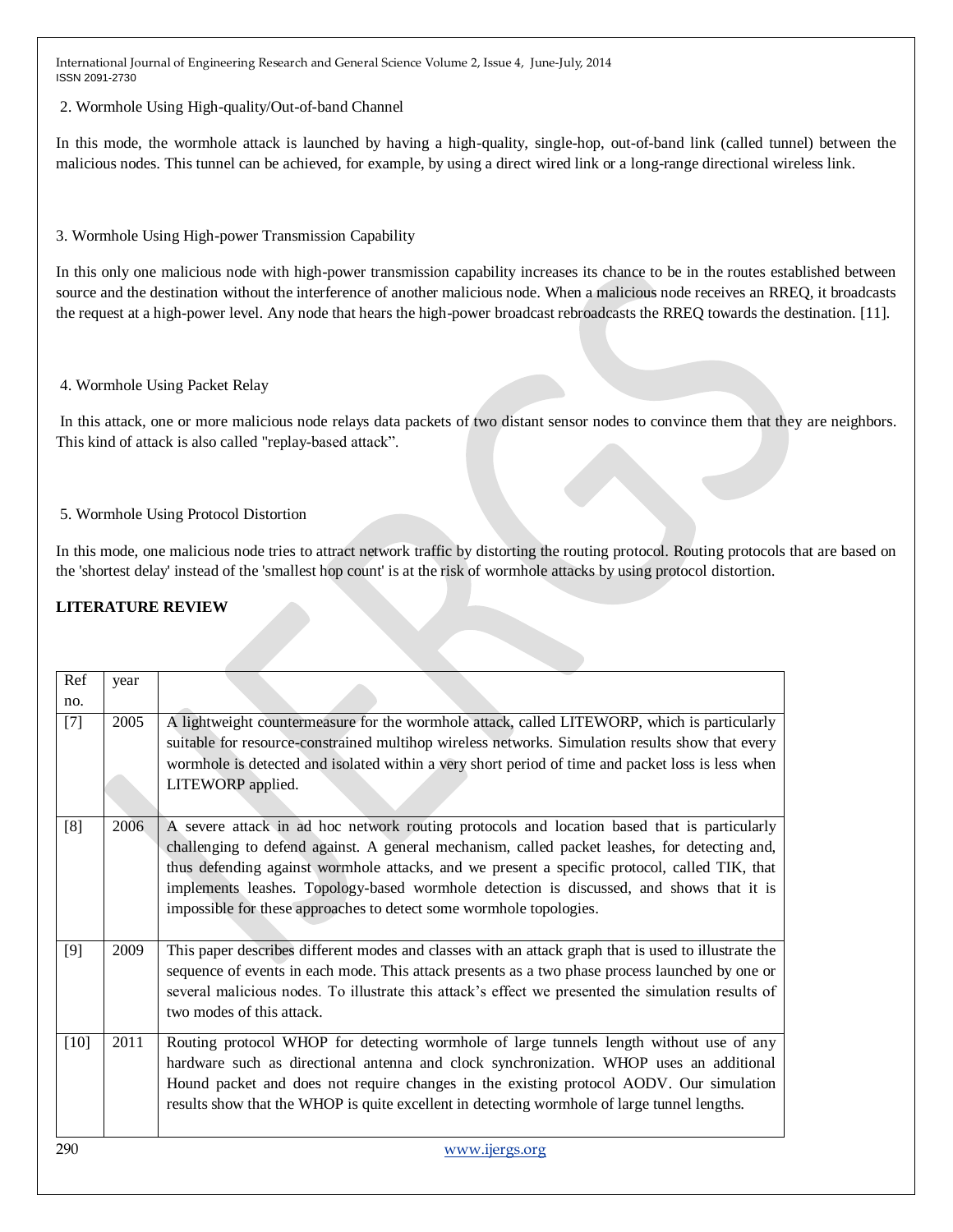| [11]   | 2012 | This paper proposes the security emerges as a central requirement as mobile ad hoc network<br>applications are deployed and form a serious threat in wireless networks. It introduces the<br>wormhole attack, enables an attacker with limited resources and no cryptographic material to<br>wreak havoc on wireless networks. It is possible even if the attacker has not compromised any<br>hosts and even if all communication provides authenticity and confidentiality. |
|--------|------|------------------------------------------------------------------------------------------------------------------------------------------------------------------------------------------------------------------------------------------------------------------------------------------------------------------------------------------------------------------------------------------------------------------------------------------------------------------------------|
| $[12]$ | 2013 | This paper presents simulation results based on packet reception ratio, packet dropped ratio, and<br>throughput and providing higher level security. Routing attack for wireless sensor network and<br>can be implemented by using Mint route protocol to defend against.                                                                                                                                                                                                    |
| $[13]$ | 2013 | In this paper alternative path from source to second hop and calculate the number of hops to<br>detect the wormhole. The technique is localized, requires only a small overhead, and does not<br>have special requirements such as location information, accurate synchronization between nodes.                                                                                                                                                                             |

### **CONCLUSION**

The intent of the paper is to throw light on the wormhole attacks in WSN. The paper provides a detailed description of the wormhole attack categories and provides a description of the review of the studies about the wormhole attack in different scenarios.

### **REFERENCES:**

[1] I.Akyildiz, W. Su, Y. Sankara subramaniam and E. Cayirci, "A survey of sensor networks", IEEE Communications, vol. 40(8), pp. 102–114, 2002.

™ [2] Kashyap Patel and T.Manoranjitham, "Detection of Wormhole attack in wireless sensor network "International Journal of Engineering Research & Technology (IJERT) ISSN: 2278-0181, Vol. 2 Issue 5, May -2013.

[3] C. Karlof and D. Wagner, "Secure Routing in Sensor Networks: Attacks and Countermeasures", in 1st IEEE International Workshop on Sensor Network Protocols and Applications (WSNA), 2003, pp. 113-127.

[4] Y. C. Hu, A. Per rig, and D. B. Johnson, "Packet Leashes: A Defence against Wormhole Attacks in Wireless Networks", in 22nd Annual Joint Conference of the IEEE Computer and Communications Societies (INFOCOM), 2003, pp. 1976-1986.

[5] L. Hu and D. Evans, "Using Directional Antennas to Prevent Wormhole Attacks", in Network and Distributed System Security Symposium (NDSS), San Diego, 2004.

[6] K. Lee, H. Jeon, and D. Kim, "Wormhole Detection Method based on Location in Wireless Ad-Hoc Networks", in New Technologies, Mobility and Security: Springer Netherlands, 2007, pp. 361-372.

[7] Issa Khalil, Saurabh Bagchi, Ness B. Shroff, "LITEWORP: A Lightweight Countermeasure for the Wormhole Attack in Multihop Wireless Network" Proceedings of the 2005 International Conference on Dependable Systems and Networks, 0-7695-2282-3, IEEE 2005.

[8] Yih-Chun Hu,Adrian Perrig ,David B.Johnson, "Wormhole attacks in wireless networks" IEEE Journal on Selected Areas in Communications, Vol. 24, NO.2,February2006, pp. 0733-8716.

[9] Marianne Azer, Sherif El-Kassas,Magdy El-Soudani, "A Full Image of the Wormhole Attacks towards introducing Complex Wormhole Attacks in wireless Ad Hoc Networks ", International Journal of Computer Science and Information Security, Vol. 1, No. 1, May 2009.